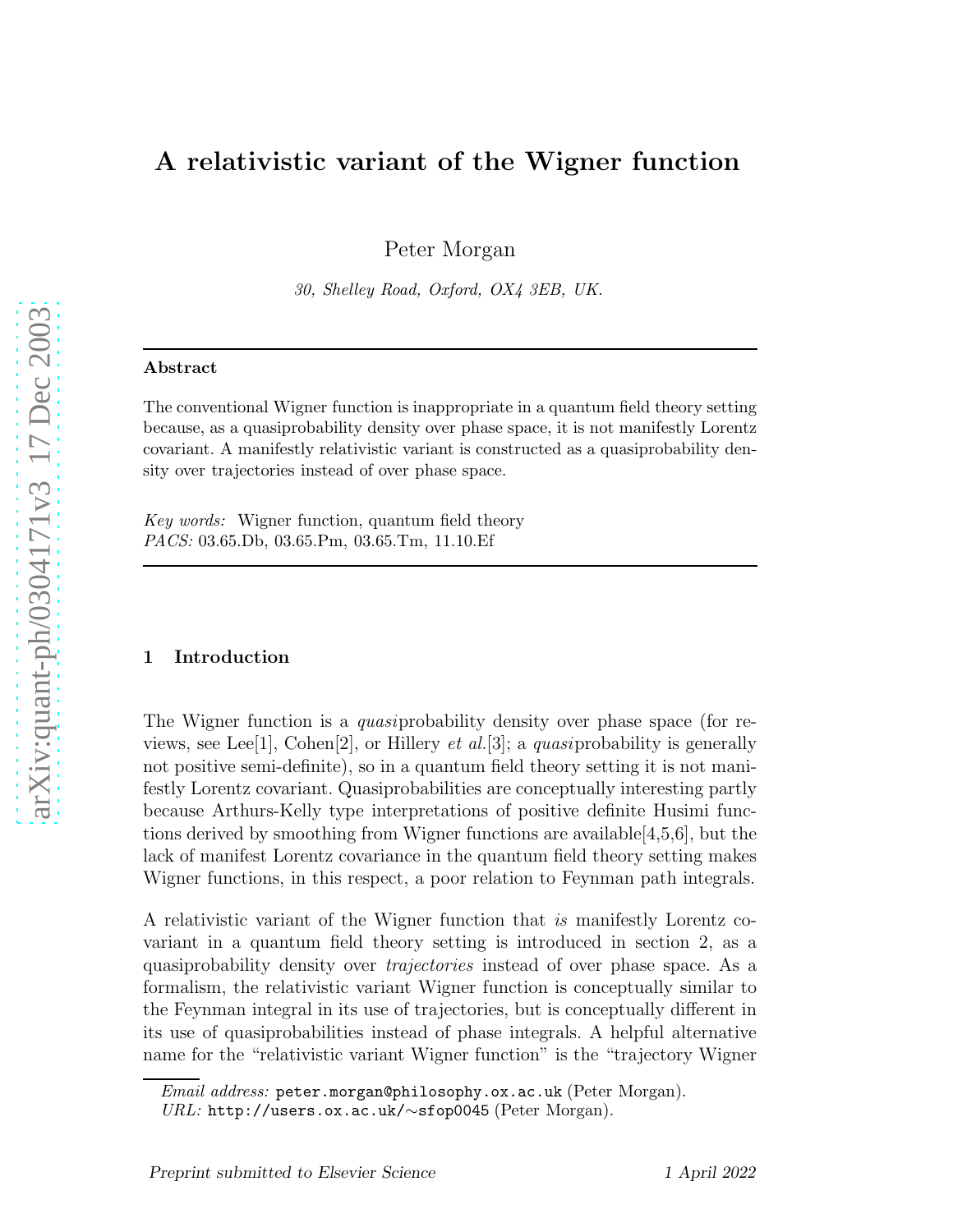function", just because it is a quasiprobability density over trajectories instead of over phase space. The emphasis on trajectories here can be compared with the phase space approach to quantum field theory of Zachos and Curtright[7].

The relativistic variant Wigner function is discussed for the specific case of the quantized real Klein-Gordon field (called here QKG) in section 3. It turns out that the relativistic variant Wigner function does not exist for QKG, prompting the introduction of a modified quantized real Klein-Gordon field  $(mQKG)$ . QKG is a singular limit of mQKG. The emphasis on QKG as a field theory (instead of as a second quantized particle theory, for example as in [3, §2.5] and references therein) allows a nonlocality that is present in QKG to be characterized clearly in terms of the concepts of classical statistical field theory, and also allows a clear characterization of both the similarity and the group theoretic difference between quantum fluctuations and classical thermal fluctuations. The extension of the relativistic variant Wigner function to other non-interacting fields is discussed in section 4.

## 2 The relativistic variant Wigner function in general

The conventional Wigner function can be presented in non-relativistic quantum mechanics as the inverse fourier transform of

$$
\langle \psi | e^{i\hat{x}\theta + i\hat{p}\omega} | \psi \rangle
$$
, that is, as  $\int d\theta d\omega e^{-ix\theta - i\omega} \langle \psi | e^{i\hat{x}\theta + i\hat{p}\omega} | \psi \rangle$ ; (1)

the Wigner function is a quasiprobability density. For quantum field theory the Wigner function is the inverse fourier transform of

$$
\langle \psi | e^{i\hat{\phi}_f + i\hat{\pi}_g} | \psi \rangle , \qquad (2)
$$

where

$$
\hat{\phi}_f = \int_S \hat{\phi}(x) f(x) \mathrm{d}^3 x \quad \text{and} \quad \hat{\pi}_f = \int_S \hat{\pi}(x) f(x) \mathrm{d}^3 x \tag{3}
$$

are smeared field operators on a hypersurface S and  $\phi(x)$  and  $\hat{\pi}(x)$  are operatorvalued distributions. The emphasis on phase space is inappropriate for relativistic quantum field theory because a phase space approach is not manifestly covariant, so we will instead consider the inverse fourier transform of the cnumber functional

$$
Q_{\psi}[f] = \langle \psi | e^{i\hat{\phi}_f} | \psi \rangle \tag{4}
$$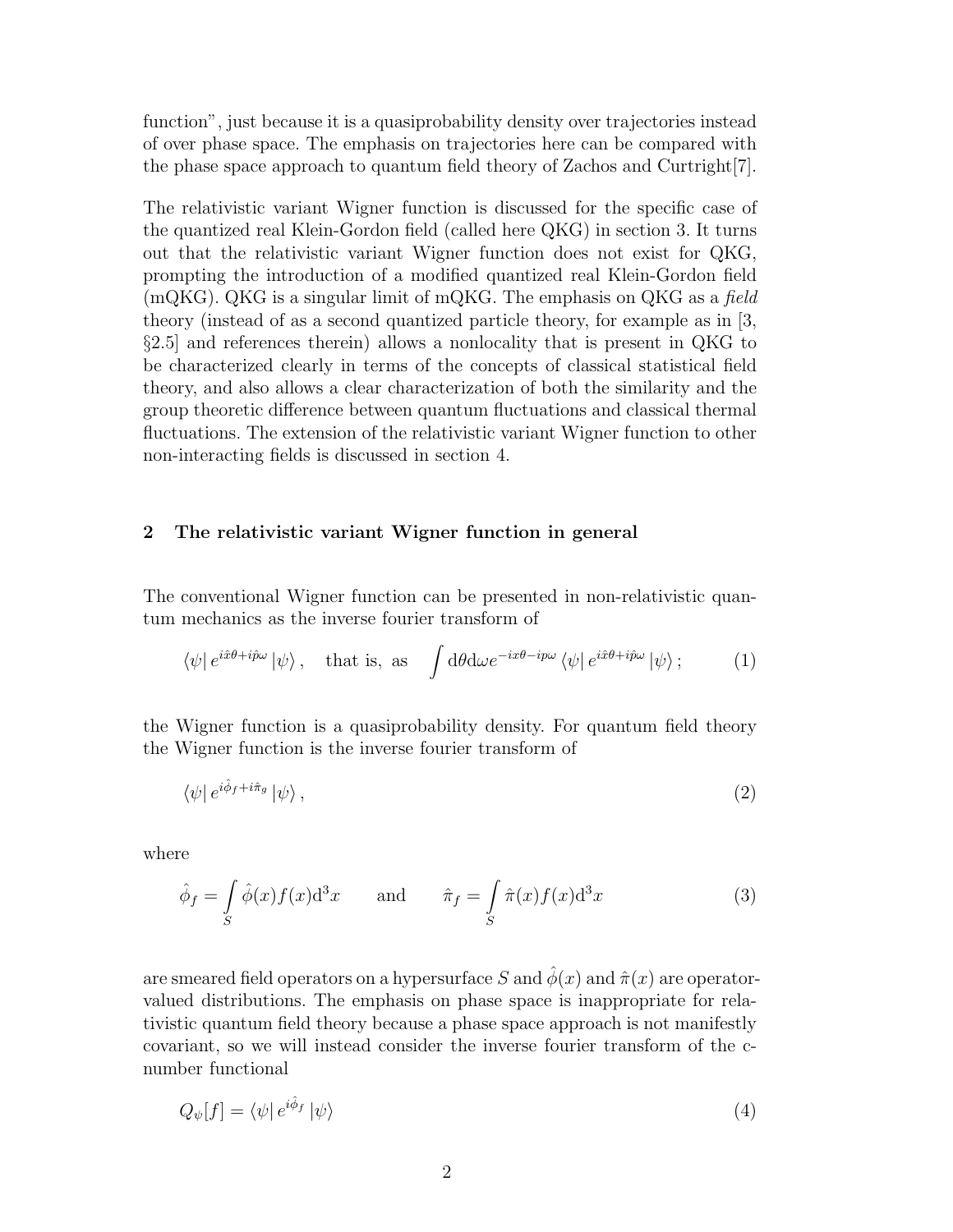as the starting point for this paper, where  $\hat{\phi}_f$  is now associated with all of space-time,

$$
\hat{\phi}_f = \int \hat{\phi}(x) f(x) \mathrm{d}^4 x. \tag{5}
$$

We can then construct our relativistic variant of the Wigner function as

$$
\chi_{\psi}[w] = \int \tilde{\mathcal{D}} f e^{-i \int f(x)w(x) \mathrm{d}^4 x} Q_{\psi}[f] = \int \tilde{\mathcal{D}} f e^{-i \int f(x)w(x) \mathrm{d}^4 x} \langle \psi | e^{i \hat{\phi}_f} | \psi \rangle \quad (6)
$$

(the fourier transform functional measure  $\check{\mathcal{D}}f$  includes a factor  $(2\pi)^{-1}$  for each of the infinite number of degrees of freedom that is fourier transformed). This definition is equally applicable for interacting and for non-interacting fields.

When  $\chi_{\psi}[w]$  exists, a set of marginal density functionals can be constructed from it by averaging over degrees of freedom, which includes probability density functionals that can be constructed from mutually commuting sets of field observables  $\hat{\phi}_f$ . A paradigm case of a set of mutually commuting field observables is obtained when we restrict functions  $f'$  to be defined on a space-like hyperplane S. Then,

$$
\rho_{\psi}^{S}[v|_{S}] = \int \tilde{\mathcal{D}}f' e^{-i \int f'(x)v(x) \mathrm{d}^{3}x} \left\langle \psi \right| e^{i\hat{\phi}_{f'}} \left| \psi \right\rangle \tag{7}
$$

is manifestly a probability density functional, since  $\{\hat{\phi}_{f'}\}$  is effectively a set of classical commuting observables. Straightforwardly, but heuristically,

$$
\rho_{\psi}^{S}[v|S] = \int \tilde{D}f' e^{-i \int f'(x)v(x) \mathrm{d}^{3}x} \langle \psi | e^{i\hat{\phi}_{f'}} | \psi \rangle
$$
  
\n
$$
= \int \tilde{D}f' \langle \psi | e^{i \int (\hat{\phi}(x) - v(x))f'(x) \mathrm{d}^{3}x} | \psi \rangle
$$
  
\n
$$
\stackrel{\text{N}}{=} \langle \psi | \prod_{x \in S} \delta(\hat{\phi}(x) - v(x)) | \psi \rangle
$$
  
\n
$$
\geq 0,
$$
\n(8)

where  $\frac{N}{r}$  represents equality up to normalization.

## 3 The relativistic variant Wigner function for mQKG

For QKG, the algebraic structure of the field is specified by the commutation relation  $[a_g, a_f^{\dagger}]$  $f_{f}^{\dagger}$ ] =  $(f,g)$ , where  $a_{f}^{\dagger}$  $f \text{ and } a_f$  are smeared creation and annihilation components of the QKG field,  $\hat{\phi}_f = a_f^{\dagger} + a_f$ , and  $(f, g)$  is a Lorentz invariant positive semi-definite inner product,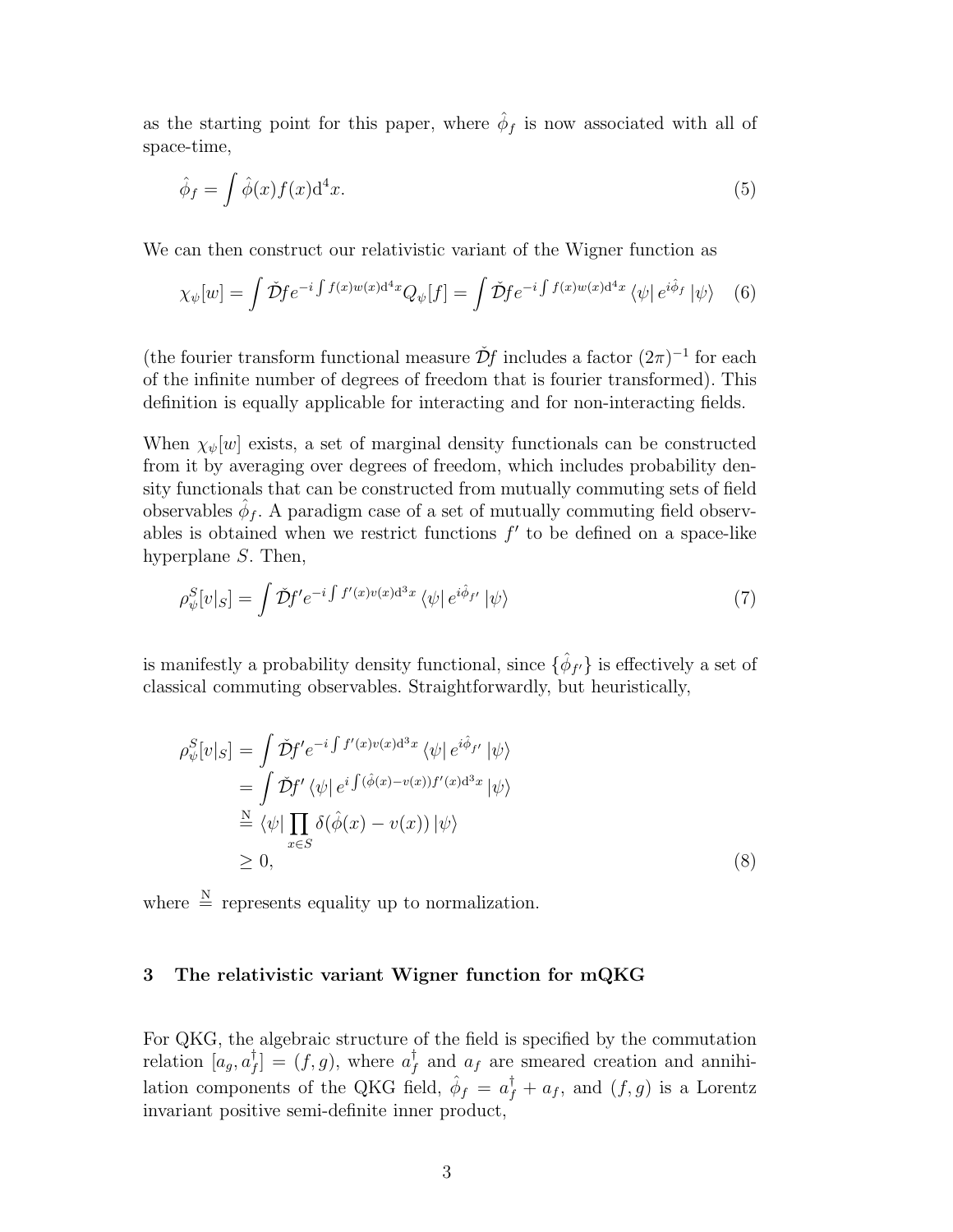$$
(f,g) = \hbar \int \frac{\mathrm{d}^3 k}{(2\pi)^3} \frac{\tilde{f}^*(k)\tilde{g}(k)}{2\sqrt{k^2 + m^2}} \tag{9}
$$

$$
= \hbar \int \frac{\mathrm{d}^4 k}{(2\pi)^4} 2\pi \delta(k_\mu k^\mu - m^2) \theta(k_0) \tilde{f}^*(k) \tilde{g}(k). \tag{10}
$$

Together,  $\hat{\phi}_f = a_f^{\dagger} + a_f$ ,  $[a_g, a_f^{\dagger}]$  $[f] = (f, g)$ , and the action of annihilation operators on the vacuum,  $a_g |0\rangle = 0$ , fix all the Wightman functions of the vacuum sector of QKG, so they are equivalent to other specifications of QKG, including specifications that require, in part, that  $\phi(x)$  satisfies the Klein-Gordon equation.

A 3-dimensional inverse functional fourier transform for the QKG vacuum does exist,

$$
\rho_0^S[v|_S] = \int \tilde{D}f' e^{-i \int f'(x)v(x) d^3x} \langle 0 | e^{i\hat{\phi}_{f'}} | 0 \rangle
$$
  
\n
$$
= \int \tilde{D}f' e^{-i \int f'(x)v(x) d^3x} \langle 0 | e^{ia_{f'}^{\dagger}} e^{-\frac{1}{2}(f',f')} e^{ia_{f'}} | 0 \rangle
$$
  
\n
$$
= \int \tilde{D}f' e^{-i \int f'(x)v(x) d^3x} e^{-\frac{1}{2}(f',f')}
$$
  
\n
$$
= \int \tilde{D}f' e^{-i \int f'(x)v(x) d^3x} \exp \left[ -\frac{\hbar}{2} \int \frac{d^3k}{(2\pi)^3} \frac{\tilde{f}^*(k)\tilde{g}(k)}{2\sqrt{k^2 + m^2}} \right]
$$
  
\n
$$
\stackrel{\text{N}}{=} \exp \left[ -\frac{1}{\hbar} \int \frac{d^3k}{(2\pi)^3} \tilde{v}^*(k) \sqrt{k^2 + m^2} \tilde{v}(k) \right],
$$
\n(11)

where the inversion of the factor  $\sqrt{k^2 + m^2}$  at the last line is the standard consequence of the Fourier transform of a Gaussian. The fourier-mode kernel  $\sqrt{k^2 + m^2}$  is nonlocal;  $\rho_0^S[v|_S]$  can be converted to a nonlocal real-space description,

$$
\rho_0^S[v|_S] \stackrel{\text{N}}{=} \exp\left[-\frac{1}{\hbar} \iint d^3x d^3y v(x) \frac{m^2 K_2(m|x-y|)}{\sqrt{\frac{\pi}{2}}|x-y|^2} v(y)\right],\tag{12}
$$

where  $K_2(m|x-y|)$  is a modified Bessel function. In terms of the concepts of classical statistical field theory, this probability density functional characterizes a nonlocality that is present in QKG. The dynamical nonlocality is manifest in the appearance of the fourier mode operator  $\tilde{f}(k) \to \sqrt{k^2 + m^2} \tilde{f}(k)$ , the nonlocality of which is described by Segal and Goodman[8]. This nonlocality is qualitatively the same as the nonlocality of the heat equation in classical physics, in that it has exponentially reducing effects at increasing space-like separation, so it should be understood to be similar to Hegerfeldttype nonlocality[10], rather than similar to Bell-type nonlocality, which can be a significant effect at arbitrary space-like separation. Faster-than-light signals cannot be sent using this nonlocality, as always in quantum field theory,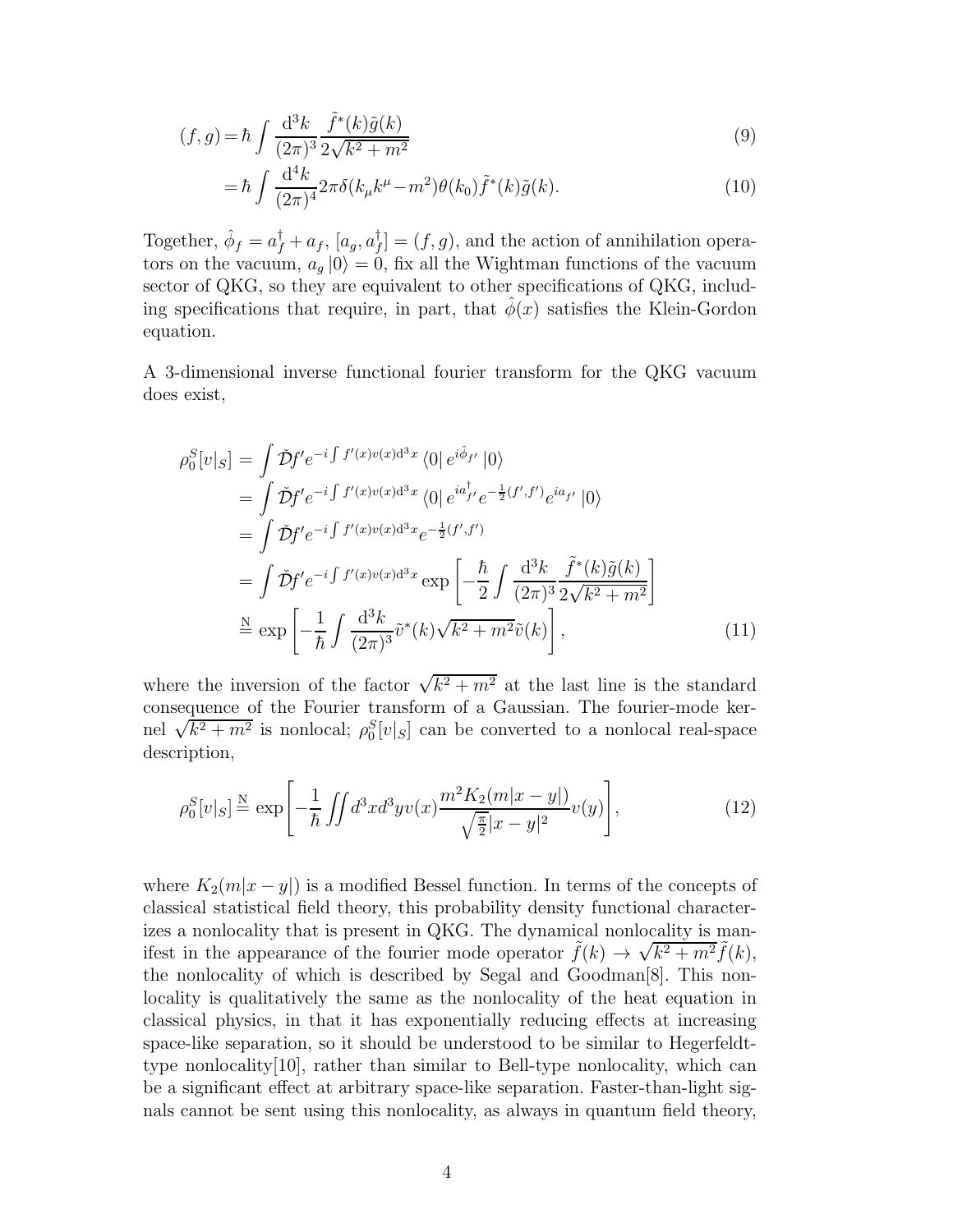as long as we insist that measurement operators commute at space-like separation, which can be understood to be because the initial states that would allow signals to be sent would require infinite energy to set up[9]. The quantum fluctuations of the QKG field vacuum state described by equation (11) are compared with the thermal fluctuations of a classical Klein-Gordon field at equilibrium in Appendix A.

Unfortunately, a 4-dimensional inverse functional fourier transform for the QKG vacuum is not obviously well-defined, because of the appearance of a delta function in a denominator,

$$
\int \tilde{\mathcal{D}} f e^{-i \int f(x)w(x) d^4 x} \langle 0 | e^{i\hat{\phi}_f} | 0 \rangle = \int \tilde{\mathcal{D}} f e^{-i \int f(x)w(x) d^4 x} e^{-\frac{1}{2}(f,f)}
$$

$$
\stackrel{\text{N}}{=} \exp\left[ -\frac{1}{2\hbar} \int \frac{d^4 k}{(2\pi)^4} \frac{\tilde{w}^*(k)\tilde{w}(k)}{2\pi \delta(k_\mu k^\mu - m^2)\theta(k_0)} \right],
$$
(13)

which is undefined if the delta function is understood in a distributional sense. To construct a modified quantized real Klein-Gordon field (mQKG), for which the relativistic variant Wigner function is well-defined, in contrast to QKG, we replace  $\delta(k_{\mu}k^{\mu}-m^2)$  by  $F(k_{\mu}k^{\mu})$ , a positive semi-definite function (that is, no longer a distribution) of measure 1, where  $F(x) > 0$  only if  $x \ge 0$ . mQKG<sup>1</sup> is defined by the Lorentz invariant inner product

$$
(f,g) = \hbar \int \frac{\mathrm{d}^4 k}{(2\pi)^4} 2\pi F(k_{\mu}k^{\mu}) \theta(k_0) \tilde{f}^*(k) \tilde{g}(k); \tag{14}
$$

then for the mQKG vacuum, we obtain a well-defined relativistic variant Wigner function,

$$
\chi_0[w] \stackrel{\text{N}}{=} \exp\left[-\frac{1}{2\hbar} \int \frac{\mathrm{d}^4 k}{(2\pi)^4} \frac{\tilde{w}^*(k)\tilde{w}(k)}{2\pi F(k_\mu k^\mu)\theta(k_0)}\right]
$$
(15)

(or, rather, see appendix B and appendix C for how it can be made welldefined).

QKG is in this approach a singular, and not obviously well-defined, limit of mQKG, in which the function  $F(k_{\mu}k^{\mu})$  approaches  $\delta(k_{\mu}k^{\mu}-m^2)$ . If we regard QKG as only an effective field theory, we can equally effectively describe a system using mQKG, provided  $F(\cdot)$  is as small off mass-shell as is necessary to reproduce results of experiments. In general, quantum field theories that are

<sup>1</sup> mQKG still satisfies the Wightman axioms. In addition, it conforms to the requirements of the cluster decomposition theorem[11, §4.4], since the algebraic and Lorentzian structure and the Hamiltonian of the theory are all unchanged, so that the S-matrix satisfies the cluster decomposition principle.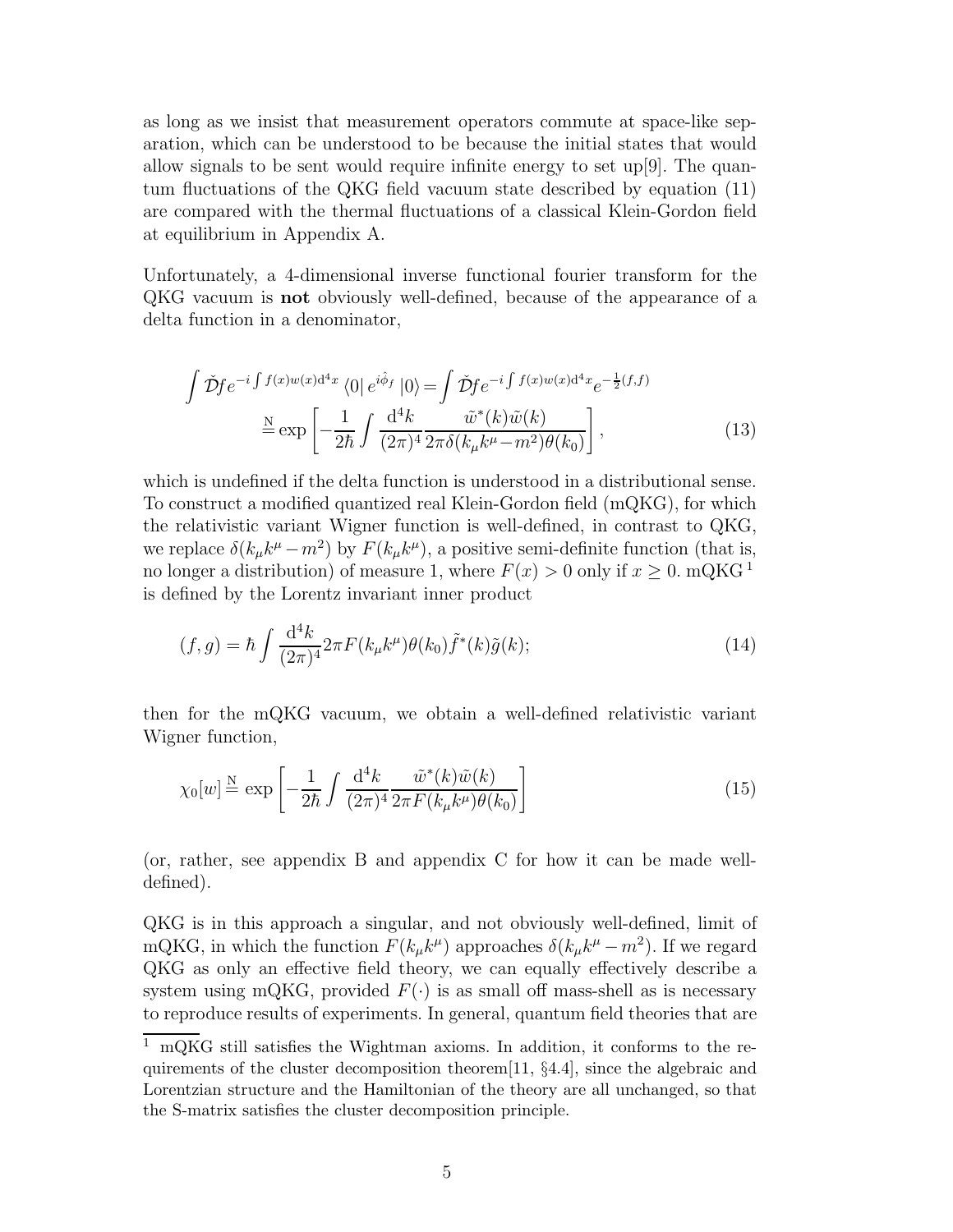delta-function concentrated to on mass-shell will be singular limits of quantum field theories like mQKG, as far as the relativistic variant Wigner function discussed in this paper is concerned. Taking trajectories to be sharply confined to a smooth classical dynamics is not consistent with a measure-theoretic approach to fields defined on space-time (in contrast, for phase space methods trajectories have to be confined to a single classical dynamics).

We can construct  $\chi_{\psi}[w]$  straightforwardly for arbitrary mQKG states in a Fock space generated from the vacuum. For the mQKG state  $a_g^{\dagger} |0\rangle$ , for example, we obtain, by applying the commutation relations and the action of the annihilation operators on the vacuum,

$$
\chi_{1}[w] = \int \tilde{D}f e^{-i \int f(x)w(x) d^{4}x} \frac{\langle 0 | a_{g} e^{i\hat{\phi}_{f}} a_{g}^{\dagger} | 0 \rangle}{(g, g)}
$$
  
\n
$$
= \int \tilde{D}f e^{-i \int f(x)w(x) d^{4}x} \left[ 1 - \frac{|(g, f)|^{2}}{(g, g)} \right] e^{-\frac{1}{2}(f, f)}
$$
  
\n
$$
\stackrel{\text{N}}{=} \left[ -(g, g) + \left| \int_{k \in \text{Supp}[F(k_{\mu}k^{\mu})\theta(k_{0})]} \frac{d^{4}k}{(2\pi)^{4}} \tilde{g}^{*}(k) \tilde{w}(k) \right|^{2} \right] \chi_{0}[w]
$$
  
\n
$$
= \left[ -(g, g) + |(g, w)|^{2} \right] \chi_{0}[w], \tag{16}
$$

where we have written  $(g, w)$  for the neutral inner product. For a superposition  $(v + ua_g^{\dagger}) |0\rangle$  of the vacuum with  $a_g^{\dagger} |0\rangle$ , we obtain

$$
\chi_{01}[w] \stackrel{\text{N}}{=} \left[ -|u|^2(g,g) + |v + u(g,w)|^2 \right] \chi_0[w], \tag{17}
$$

while for the state  $a_{g_1}^{\dagger} a_{g_2}^{\dagger} |0\rangle$ , we obtain

$$
\chi_2[w] \stackrel{\text{N}}{=} \begin{pmatrix} (g_1, g_2)(g_2, g_1) + (g_1, g_1)(g_2, g_2) \\ - |(g_1, w)|^2 (g_2, g_2) - (g_1, w)(w, g_2)(g_2, g_1) \\ - (g_2, w)(w, g_1)(g_1, g_2) - |(g_2, w)|^2 (g_1, g_1) \\ + |(g_1, w)|^2 |(g_2, w)|^2 \end{pmatrix} \chi_0[w]; \quad (18)
$$

when  $g_1$  and  $g_2$  are orthogonal,  $(g_1, g_2) = 0$ , this reduces to

$$
[-(g_1, g_1) + |(g_1, w)|^2] [-(g_2, g_2) + |(g_2, w)|^2] \chi_0[w];
$$
\n(19)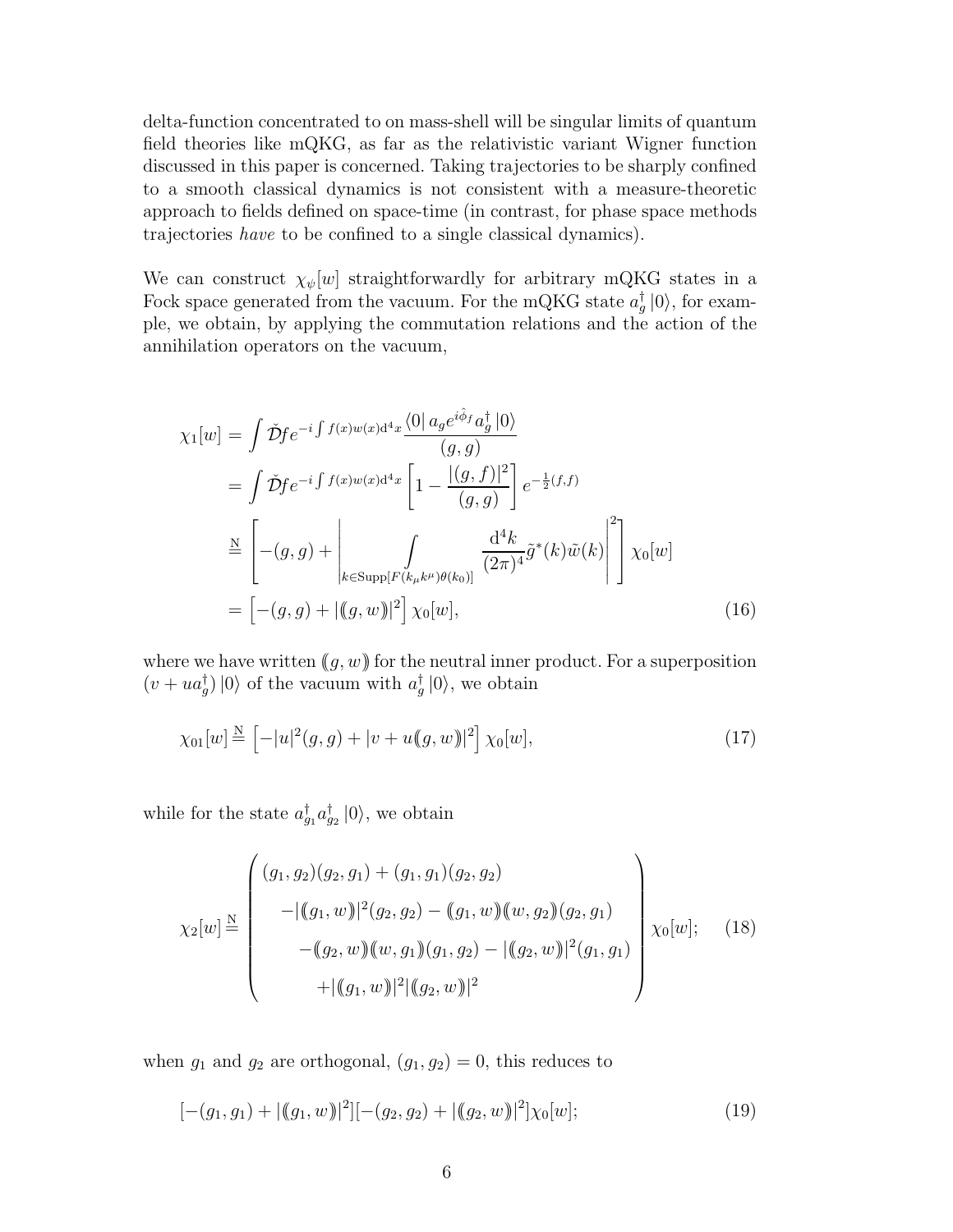when  $g_1 = g_2 = g$ , it reduces to

$$
[-(2+\sqrt{2})(g,g) + |(g,w)|^2] [-(2-\sqrt{2})(g,g) + |(g,w)|^2] \chi_0[w]. \tag{20}
$$

 $\chi_1[w], \chi_{01}[w],$  and  $\chi_2[w]$  are not positive semi-definite, as we expect for such a close variant of the Wigner function. For the coherent state  $e^{a_{g}^{\dagger}}|0\rangle$ , we obtain

$$
\chi_c[w] \stackrel{\text{N}}{=} e^{(g,w) + (w,g)} \chi_0[w],\tag{21}
$$

which is positive semi-definite, as the conventional Wigner function also is for coherent states. For arbitrary mixtures of coherent states we obtain positive semi-definite relativistic variant Wigner functions, but for a superposition  $(c_1e^{a_{g_1}^{\dagger}} + c_2e^{a_{g_2}^{\dagger}})|0\rangle$  of coherent states we obtain

$$
\chi_{sc}[w] \stackrel{\text{N}}{=} \begin{pmatrix} c_1^* c_1 e^{(g_1, w) + (w, g_1) - (g_1, g_1)} + c_2^* c_2 e^{(g_2, w) + (w, g_2) - (g_2, g_2)} + \\ c_1^* c_2 e^{(g_1, w) + (w, g_2) - (g_1, g_2)} + c_2^* c_1 e^{(g_2, w) + (w, g_1) - (g_2, g_1)} \end{pmatrix} \chi_0[w], (22)
$$

which again is not positive semi-definite (unless it is trivial,  $g_1 = g_2$ ). Note that all these relativistic variant Wigner functions are finite order multinomials in the field w times  $\chi_0[w]$ , with a closure induced by the Fock space norm that includes  $\chi_c[w]$  and  $\chi_{sc}[w]$ .

We can also present a thermal state as a positive semi-definite relativistic Wigner function, invariant under the little group of a unit time-like 4-vector  $\mathcal{T}^{\mu}$  (see Appendix D),

$$
\chi_T[w] = \int \check{D}f e^{-i \int f(x)w(x) d^4x} \frac{\text{Tr}\left[e^{-\beta \hat{H}} e^{i\hat{\phi}_f}\right]}{\text{Tr}\left[e^{-\beta \hat{H}}\right]}
$$

$$
\stackrel{\text{N}}{=} \exp\left[-\frac{1}{2\hbar} \int \frac{d^4k}{(2\pi)^4} \tanh\left(\frac{\hbar k_\mu \mathcal{T}^\mu}{2kT}\right) \frac{\tilde{w}^*(k)\tilde{w}(k)}{2\pi F(k_\mu k^\mu)\theta(k_0)}\right].
$$
(23)

This presentation of a thermal quantum field state clarifies its relationship to the vacuum quantum field state in relatively elementary, albeit also relatively intractable, terms. A Hilbert space norm is mathematically effective largely because it is a tight constraint on theory, but the constraint is tight enough that the vacuum state and a thermal state cannot be presented in the same Hilbert space. If we instead use a function space that does not have a separable Hilbert space structure, the vacuum state and a thermal state can be presented in a uniform way. It should also be possible to present the vacuum of an interacting quantum field in the same function space formalism, by evaluating equation (6).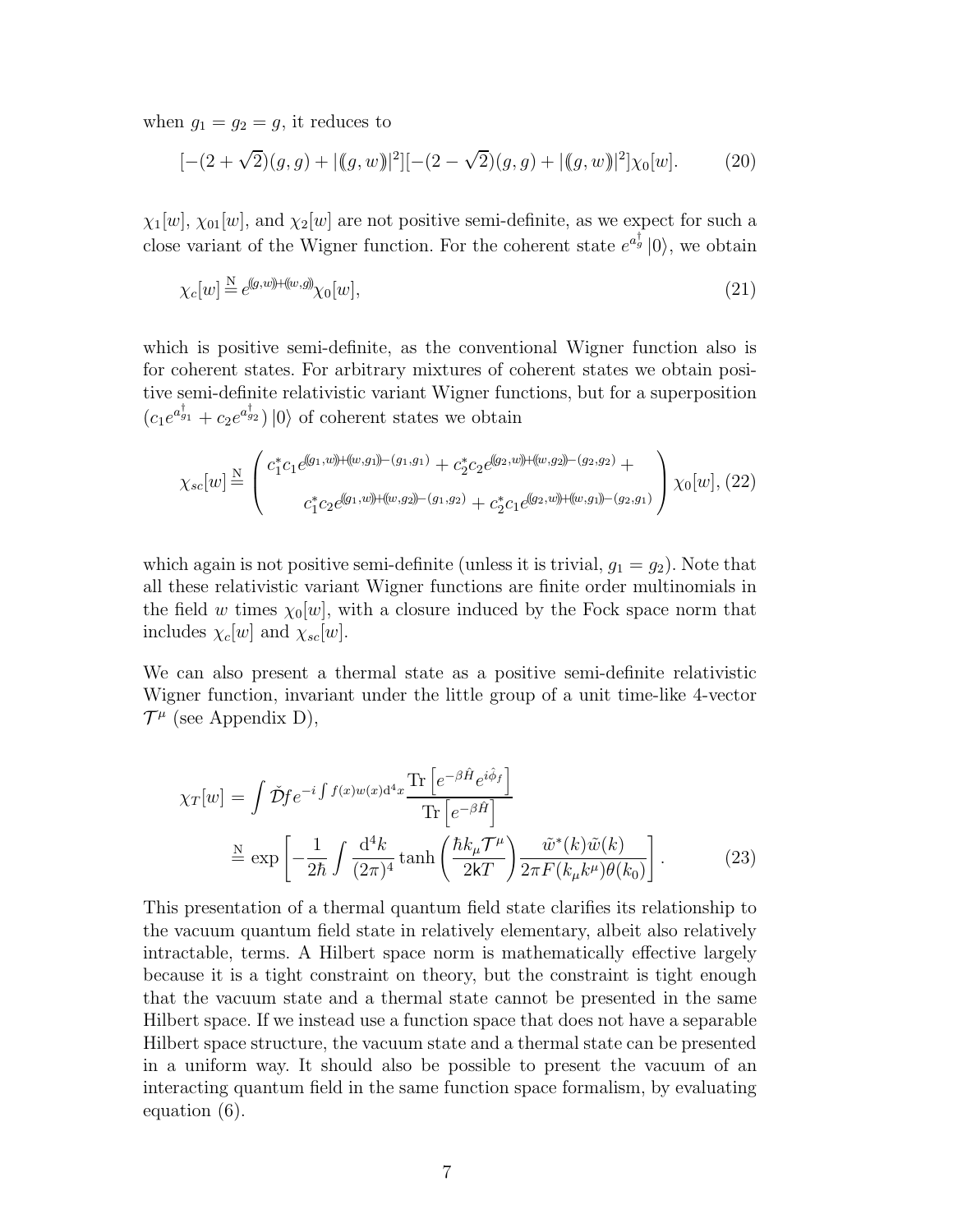There are no particles as such in this field approach, but there is a countable basis for the Fock space, which can lead to the conventional particle interpretation. A particle interpretation for quantum field theory is not possible in general, however, when not only Fock space representations are considered.

#### 4 Other quantum fields

For real interaction-free spin-1 quantum fields, relativistic variant Wigner functions over real classical spin-1 fields are identical to the results in section 3 — the only change is in the inner product, between real classical spin-1 test functions, representing the commutation bracket between smeared operator valued distributions as a c-number. We can introduce, for example,

$$
[a_g, a_f^{\dagger}] = (f, g)
$$
  
=  $\hbar \int \frac{d^4 k}{(2\pi)^4} 2\pi F(k_{\mu}k^{\mu}) \theta(k_0) \left[ \tilde{f}_{\mu}^*(k) \tilde{g}^{\mu}(k) - \frac{k^{\mu} \tilde{f}_{\mu}^*(k) k_{\nu} \tilde{g}^{\nu}(k)}{k_{\alpha} k^{\alpha}} \right].$  (24)

It will be interesting to see whether the development given for spin-0 quantum fields can also be extended to spin- $\frac{1}{2}$  quantum fields. For spin- $\frac{1}{2}$  quantum fields we are of course faced with the additional difficulty of anticommutation relations, but we have several choices in considering them:

- · we can consider fermion fields to be an essentially formal way to describe a perturbation of boson fields;
- $\cdot$  we can try to develop a bosonization approach in 1+3 dimensions;
- · we can take fermion fields to satisfy commutation relations instead of anticommutation relations, but modify interactions with the gauge fields to make the spin- $\frac{1}{2}$  quantum fields stable nonetheless.

Once we represent quantum field theory in terms of quasiprobability densities over trajectories, we can use different fields as coordinates in our classical description of trajectories — so we are free to eliminate some variables in favour of others — where the more formal structure of other representations discourages such freedom. There may of course be other ways of approaching the question of fermion fields. If we adopt the last choice above, of commutation relations for spin- $\frac{1}{2}$  quantum fields, there is an obvious vacuum probability density functional over trajectories of a classical Dirac field  $\zeta(x)$ ,

$$
P_0[\zeta] \stackrel{\text{N}}{=} \exp\left[-\frac{1}{\hbar} \int \frac{\mathrm{d}^4 k}{(2\pi)^4} \frac{\overline{\zeta(k)} \left[k_\mu \gamma^\mu + \sqrt{k_\mu k^\mu} \right]^{-1} \widetilde{\zeta}(k)}{2\pi F(k_\mu k^\mu) \theta(k_0)}\right].\tag{25}
$$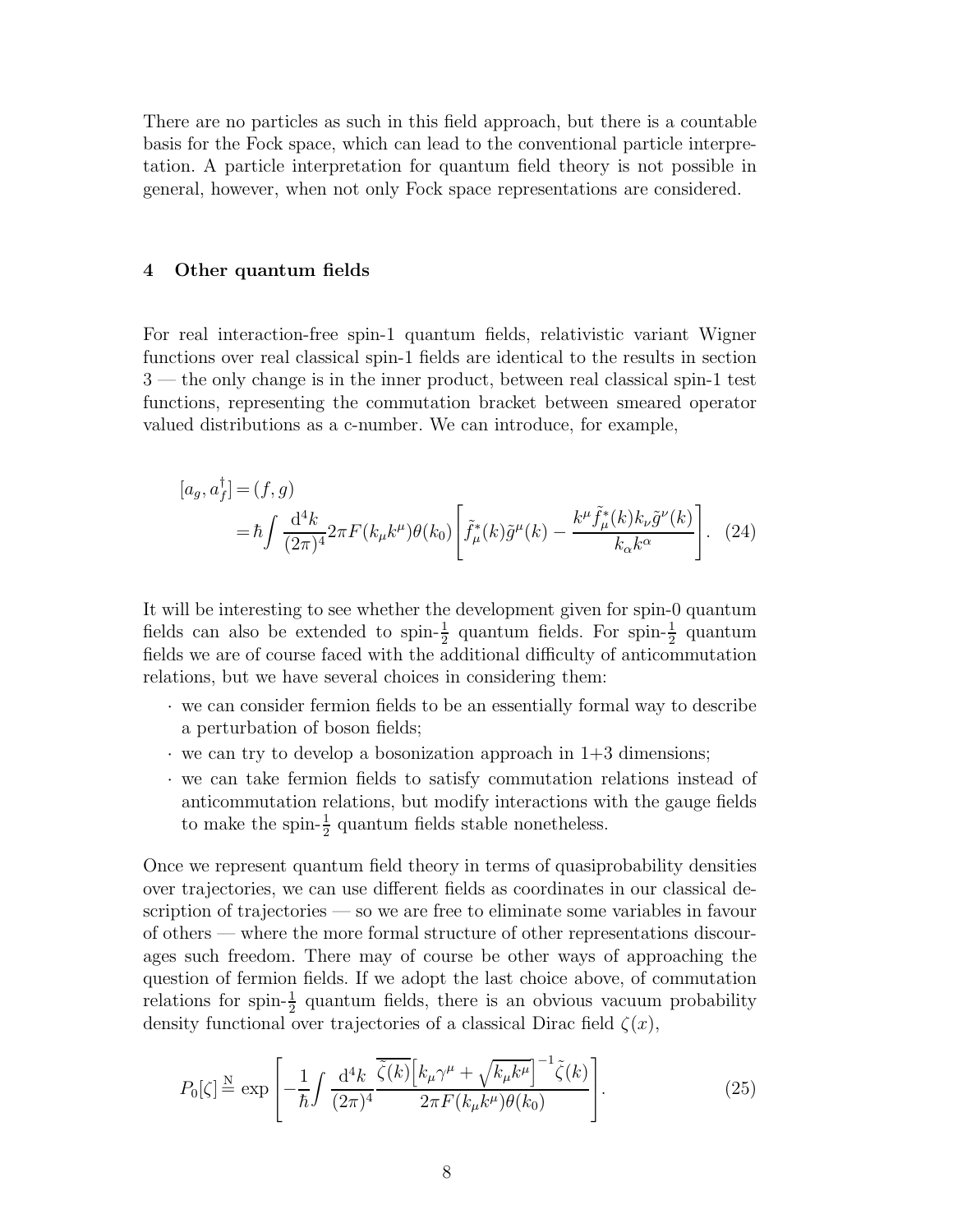The requirement for anticommutation relations for spin- $\frac{1}{2}$  quantum fields can be understood to be relative to a requirement for positive energy, which is only needed for stability when interactions are introduced. We can ensure stability even if we adopt commutation relations for spin- $\frac{1}{2}$  quantum fields, provided we introduce interactions in such a way that the Feynman diagrams in the new description are as they would have been if we had made the usual choice of anticommutation relations for spin- $\frac{1}{2}$  fields.

It will also be interesting to see whether relativistic variant Wigner function representations of vacuum states of interacting relativistic quantum field theories can be constructed as relativistically invariant modifications of relativistic variant Wigner functions for the vacuum states of non-interacting quantum fields. If we can construct a vacuum state  $I[w,\zeta]$  of an interacting theory as a positive semi-definite relativistically invariant modification of a product  $\chi_0[w]P_0[\zeta]$  of non-interacting QKG and spin- $\frac{1}{2}$  vacuums, for example, then other coherent-like states can immediately be written as  $P(w, \zeta)I[w, \zeta]$ , where  $P(w, \zeta)$  is an arbitrary positive semi-definite multinomial in components of the fields w and  $\zeta$ .

## 5 Conclusion

We have constructed a relativistic variant of the Wigner function for quantum field states, which is conceptually preferable to the conventional Wigner function. In particular, as a Lorentz covariant formalism, the relativistic variant Wigner function is an alternative to the Feynman path integral formalism. We have seen some of the properties of the relativistic variant Wigner function for the quantized real Klein-Gordon field, or at least we have for the slightly modified theory, mQKG, and also for other quantum fields. The distinction between QKG and mQKG is not very great, but the fact that QKG is singular in terms of the relativistic variant Wigner function is interesting in itself.

The striking similarity between quantum fluctuations and thermal fluctuations in a Wigner function formulation of quantum field theory in terms of fields (whether in the conventional phase space formulation or in the relativistic variant formulation), and the clarity with which the difference can be identified, suggests a description of quantum measurement in which quantum fluctuations are described explicitly. Equally striking is the nonlocal kernel that in classical statistical field theory terms is necessary to reproduce the QKG vacuum state.

I am indebted to David Wallace in Oxford for decisive help, given many times, and to Sheldon Goldstein at Rutgers. I am also grateful to Chris Isham for comments at a seminar at Imperial college, and to Stephen Adler and Roderich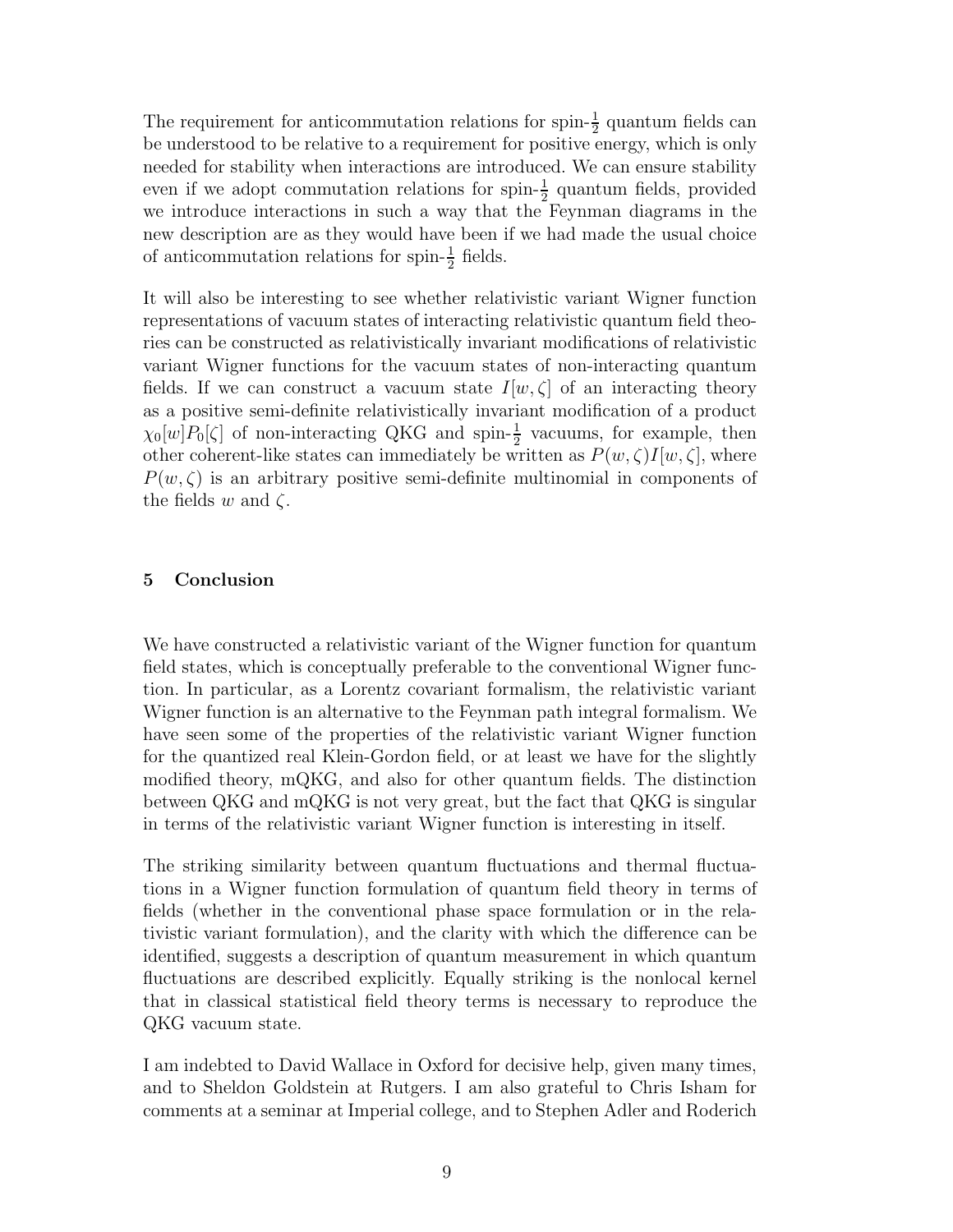Tumulka for conversations in Princeton and at Rutgers, and finally to two anonymous referees.

#### A Quantum and classical thermal fluctuations

In contrast to equation (11), the probability density for the classical Klein-Gordon field at equilibrium on a hyperplane S is

$$
\rho_{CKG_E}^S[v|_S] \stackrel{\text{N}}{=} \exp\left[-\frac{1}{kT} \int \frac{\mathrm{d}^3 k}{(2\pi)^3} \frac{1}{2} \tilde{v}^*(k)(k^2 + m^2)\tilde{v}(k)\right],\tag{A.1}
$$

where the fourier-mode kernel  $(k^2 + m^2)$  is local. Both quantum and classical probability densities restrict non-zero probability to solutions of the classical Klein-Gordon equation, but with different densities. The probability density for the QKG vacuum state is Poincaré invariant, in contrast to the Galilean invariance of the probability density for the classical Klein-Gordon equilibrium state.

Despite the difference in units and associated functional forms, Planck's constant of action plays a very similar role in  $\chi_0[w]$  to the role played by the Boltzmann energy kT in a Gibbs probability density  $\exp[-H[v]/kT]$ . Both determine the amplitude of fluctuations. We have to be careful to remember the difference between the 3-dimensional Galilean symmetry of an equilibrium state and the  $(3+1)$ -dimensional Poincaré symmetry of the quantum field theory vacuum, but the Boltzmann energy and Planck's constant are nonetheless closely analogous in their effect.

The *difference* between the functional forms of quantum fluctuations and thermal fluctuations is critical for understanding quantum measurement. Although quantum fluctuations and thermal fluctuations are both just fluctuations, we are apparently unable to reduce the "q-temperature" of a measurement device below  $\hbar$  to reduce the effects of quantum fluctuations on measurement, whereas we routinely reduce the temperature of measurement devices to reduce the effects of thermal fluctuations. That we cannot reduce the q-temperature of a measurement device *at all* is an empirical principle at the heart of quantum theory, without which the distinction that quantum theory makes in principle between quantum fluctuations and thermal fluctuations becomes tendentious: if we could in practice reduce quantum fluctuations even a little, we would have to admit the possibility that quantum fluctuations can be reduced arbitrariliy close to zero, just as we admit for thermal fluctuations. Even without a present possibility of actually reducing quantum fluctuations, however, we can nonetheless formulate a description of quantum measurement in which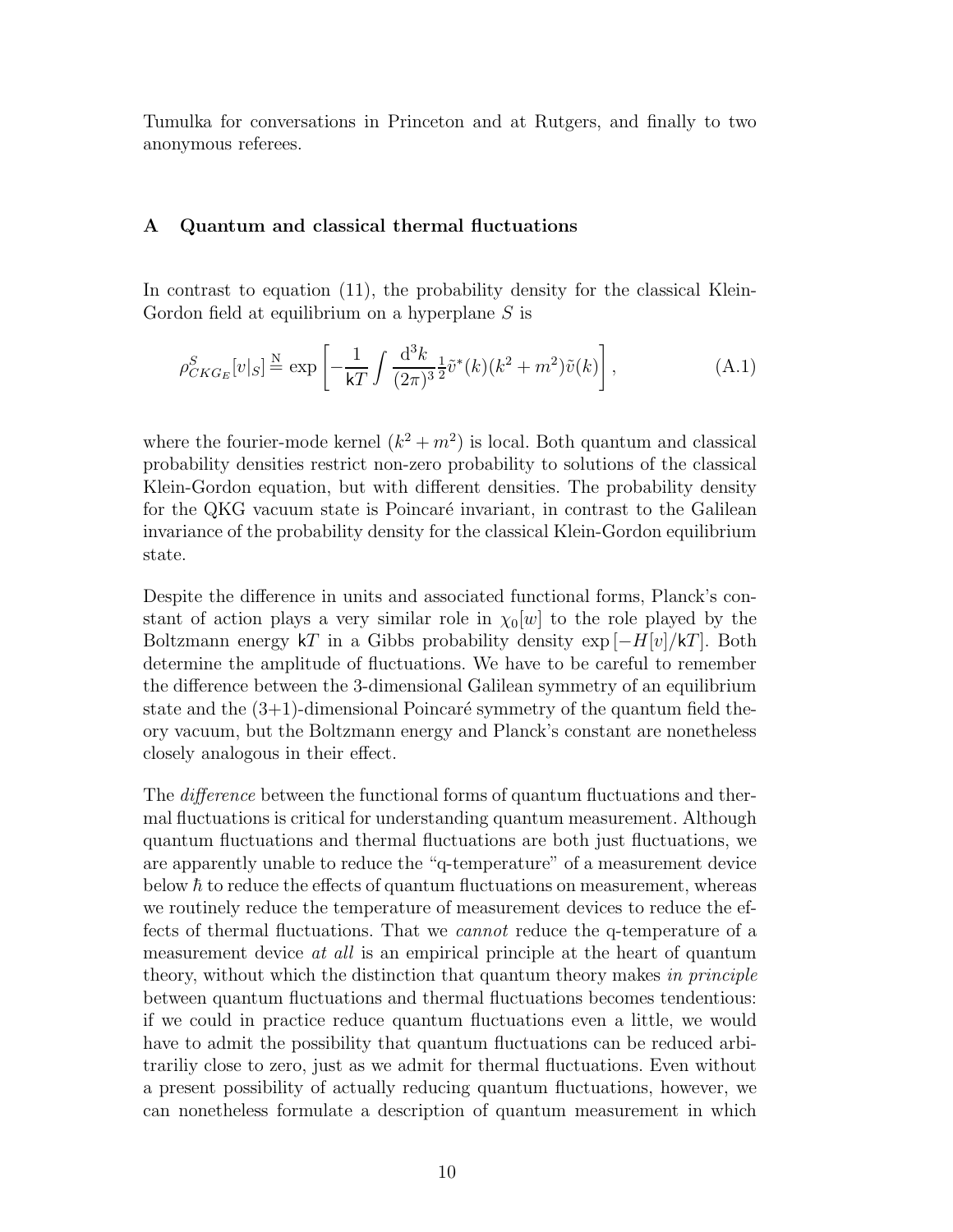quantum fluctuations of a measurement device are explicitly described, just as we explicitly describe thermal fluctuations of a measurement device. Note that it is only because quantum fluctuations cannot be eliminated that measurements using different devices have to be represented by noncommuting operators in quantum theory.

## B Inverse functional fourier transform of a positive semi-definite Gaussian

In a finite dimensional case, it is well-defined to take the inverse fourier transform of a Gaussian  $e^{-q(x)}$ , where  $q(x)$  is a positive semi-definite quadratic form, since  $q(x)$  splits the space  $X \ni x$  into orthogonal subspaces  $X_0, q(x_0) = 0$ , and  $X_1, q(x_1) > 0$ . For the inverse fourier transform we have

$$
\int_{X} e^{-iy \cdot x} e^{-q(x)} = \int_{X_0} e^{-iy_0 \cdot x_0} \int_{X_1} e^{-iy_1 \cdot x_1} e^{-q(x_1)} \stackrel{\text{N}}{=} \delta(y_0) e^{-q^{-1}(y_1)},
$$
\n(B.1)

where the inverse quadratic form  $q^{-1}$  exists on  $X_1$ . This simple method extends to mQKG, but, given only a definition of  $\delta(x)$  as a distribution, it does not extend to QKG. If we define  $\delta(x)$  as a Colombeau generalized function [12], this simple method may possibly extend to QKG.

#### C Regularization of Gaussian integrals

For the functional

$$
\rho_D[w] \stackrel{\text{N}}{=} \exp\left[-\frac{1}{2} \int \frac{\mathrm{d}^4 k}{(2\pi)^4} \tilde{w}^*(k) D(k) \tilde{w}(k)\right],\tag{C.1}
$$

where  $D(k)$  determines the dynamics of a classical statistical field theory, the functional integral  $\int \mathcal{D}w\rho_D[w]$  only exists in general if we restrict the range of the functional integration to functions that are smooth below a chosen scale (for a straightforward discussion, see [13, §8.1 and Appendix L]). This integral must be finite for us to regard  $\rho_D[w]$  as a probability density functional (implicitly assuming normalization), as must the moments of the distribution. A simple way to ensure finiteness is to introduce a wave number cutoff,  $|k| < \Lambda$ , for some Euclidean metric on k.

The Gaussian model of classical statistical field theory takes  $D(k) = |k|^2 + m^2$ , which progressively reduces the probability of higher frequency components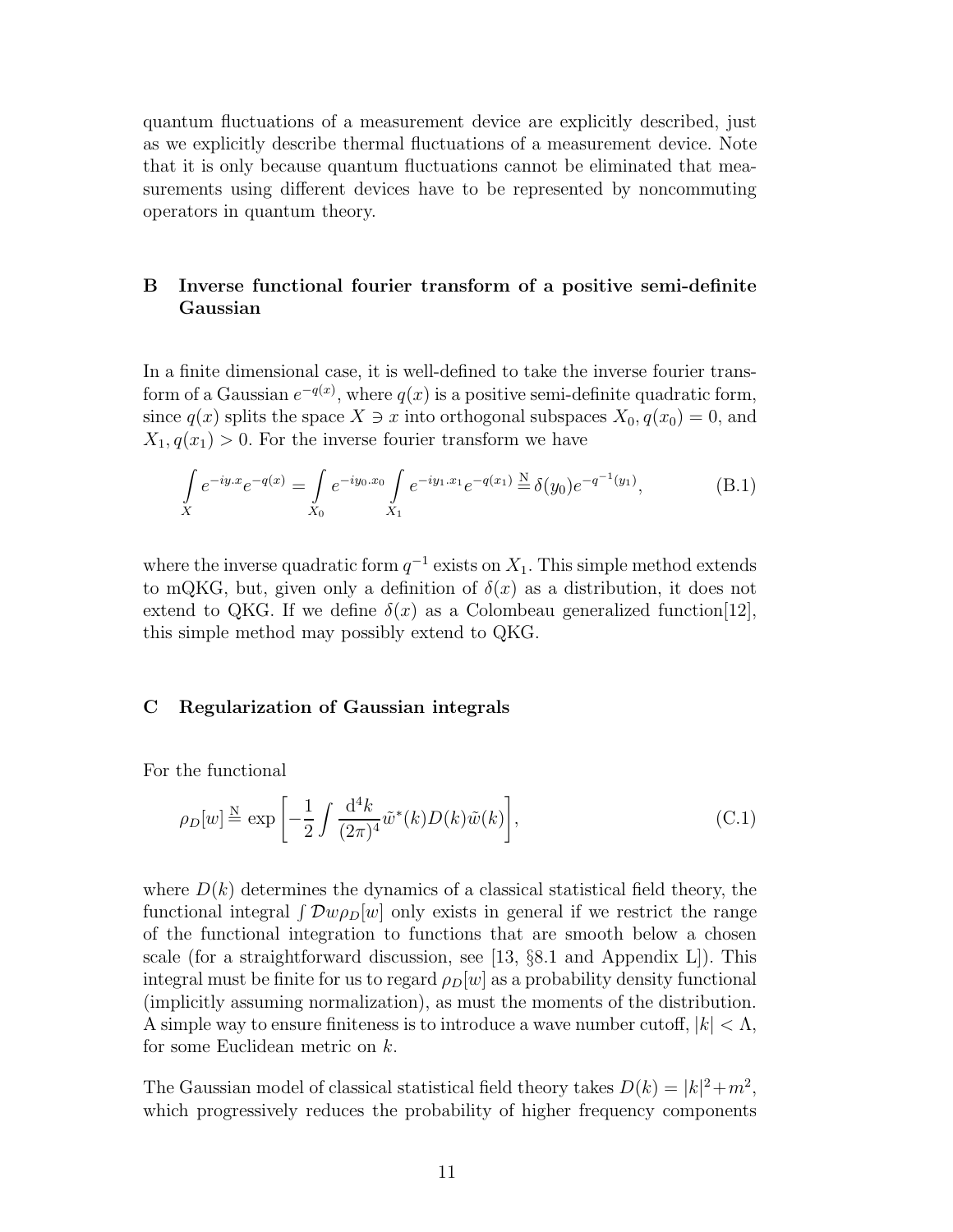of  $\tilde{w}(k)$  (but not sufficiently to give a finite functional integral when  $\Lambda \to$  $\infty$  except for one dimensional systems). In contrast, mQKG takes  $D(k)$  =  $[2\pi F(k_\mu k^\mu)\theta(k_0)]^{-1}$ , where  $F(k_\mu k^\mu)$  has support, say, only for  $m^2 < k_\mu k^\mu <$  $m^2 + \delta$ , near the hyperboloid  $k_{\mu}k^{\mu} = m^2$ , so the functional integrals of mQKG are already constrained to functions  $\tilde{w}(k)$  having support only where  $k_{\mu}$  is in the support of  $F(k_{\mu}k^{\mu})\theta(k_0)$ . mQKG can be treated in the same way as the well-understood Gaussian model, and the functional integral  $\int \mathcal{D}w \rho_D[w]$  and the moments of the probability density are all finite for  $|k| < \Lambda$  (but not for  $\Lambda \to \infty$ ). One difficulty is that this regularization breaks Lorentz invariance, but this is always a difficulty for simple regularizations of relativistic quantum field theory.

#### D Thermal state characteristic function

For the characteristic function of a thermal state of a simple harmonic oscillator, we have:

$$
Q_T[z] = \frac{\text{Tr}\left[e^{-\lambda a^\dagger a} e^{i(a^\dagger z^* + az)}\right]}{\text{Tr}\left[e^{-\lambda a^\dagger a}\right]} \\
= \frac{\text{Tr}\left[e^{-\lambda a^\dagger a} e^{ia^\dagger z^*} e^{iaz}\right] e^{-\frac{1}{2}\alpha|z|^2}}{\text{Tr}\left[e^{-\lambda a^\dagger a}\right]};
$$
\n(D.1)

where we will suppose that  $[a, a^{\dagger}] = \alpha$ . Then

$$
\text{Tr}\left[e^{-\lambda a^{\dagger} a}\right] = \frac{1}{1 - e^{-\lambda \alpha}} \,,\tag{D.2}
$$

and

$$
\begin{split} &\text{Tr}\left[e^{-\lambda a^{\dagger}a}e^{ia^{\dagger}z^{*}}e^{iaz}\right] = \text{Tr}\left[\left(1 - \frac{|z|^{2}a^{\dagger}a}{1!^{2}} + \frac{|z|^{4}a^{\dagger}^{2}a^{2}}{2!^{2}} - \frac{|z|^{6}a^{\dagger}^{3}a^{3}}{3!^{2}} + \ldots\right)e^{-\lambda a^{\dagger}a}\right] \\ &= \text{Tr}\left[\left(1 - \frac{|z|^{2}a^{\dagger}a}{1^{2}}\left[1 - \frac{|z|^{2}(a^{\dagger}a - \alpha)}{2^{2}}\left[1 - \frac{|z|^{2}(a^{\dagger}a - 2\alpha)}{3^{2}}\left[\ldots\right]\right]\right]\right)e^{-\lambda a^{\dagger}a}\right] \\ &= \left(1 + \frac{|z|^{2}}{1^{2}}\frac{d}{d\lambda}\left[1 + \frac{|z|^{2}}{2^{2}}\left(\frac{d}{d\lambda} + \alpha\right)\left[1 + \frac{|z|^{2}}{3^{2}}\left(\frac{d}{d\lambda} + 2\alpha\right)\left[\ldots\right]\right]\right]\right) \text{Tr}\left[e^{-\lambda a^{\dagger}a}\right] \\ &= \frac{1}{1 - e^{-\lambda\alpha}}\left[1 - \frac{\alpha|z|^{2}e^{-\lambda\alpha}}{1!(1 - e^{-\lambda\alpha})} + \frac{\alpha^{2}|z|^{4}e^{-2\lambda\alpha}}{2!(1 - e^{-\lambda\alpha})^{2}} - \frac{\alpha^{3}|z|^{6}e^{-3\lambda\alpha}}{3!(1 - e^{-\lambda\alpha})^{3}} + \ldots\right] \\ &= \frac{1}{1 - e^{-\lambda\alpha}}\exp\left[-\frac{\alpha|z|^{2}e^{-\lambda\alpha}}{1 - e^{-\lambda\alpha}}\right], \end{split} \tag{D.3}
$$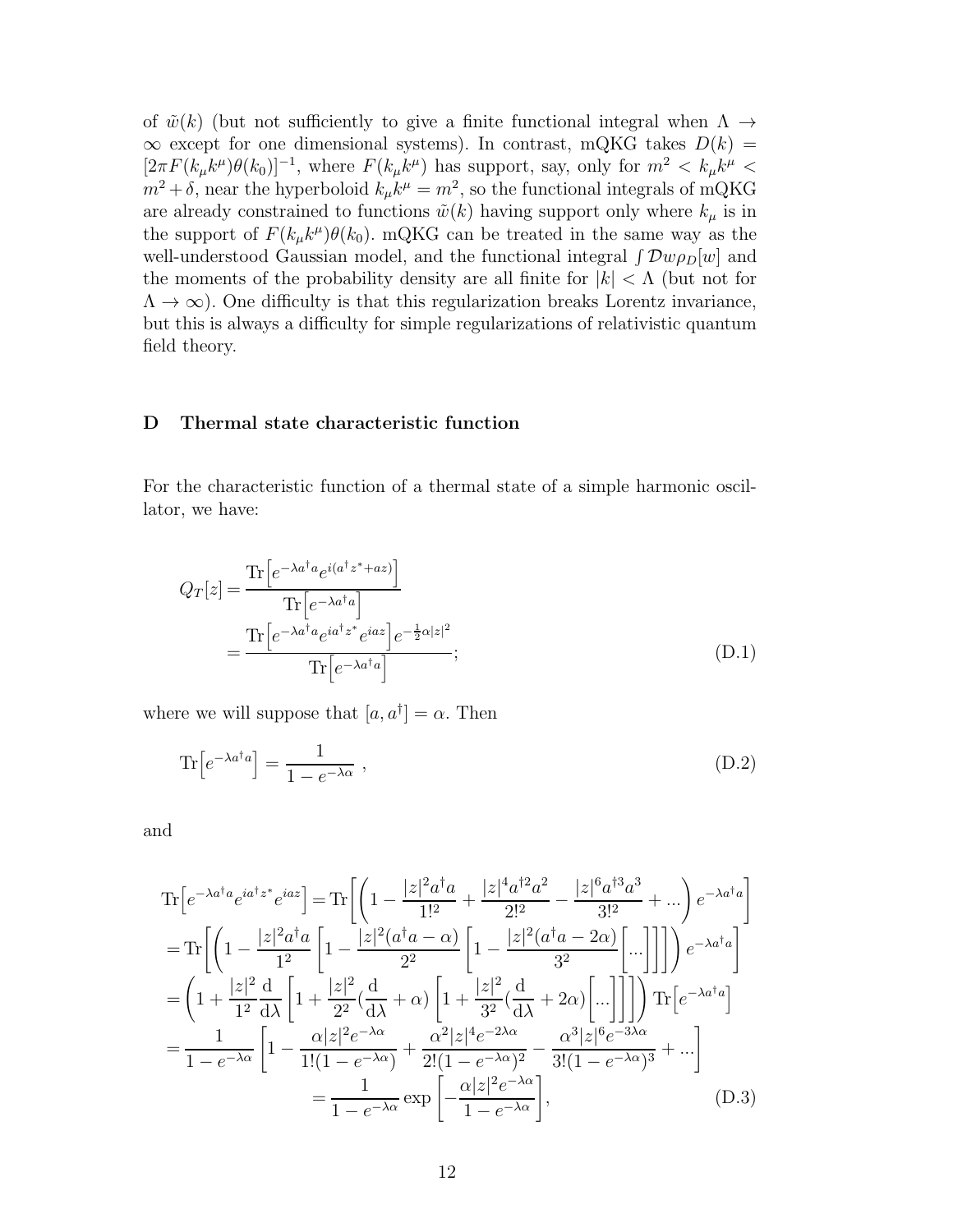where we have used

and

$$
a^{\dagger n}a^n = a^{\dagger}a(a^{\dagger}a - \alpha)(a^{\dagger}a - 2\alpha)...(a^{\dagger}a - (n-1)\alpha)
$$
  
Tr $[(a^{\dagger}a)^n e^{-\lambda a^{\dagger}a}] = (-1)^n \frac{d^n}{d\lambda^n} \text{Tr}[e^{-\lambda a^{\dagger}a}],$  (D.4)

so that

$$
Q_T[z] = \exp\left[-\frac{\alpha|z|^2}{2\tanh\lambda\alpha}\right].\tag{D.5}
$$

For mQKG, we take

$$
\hat{H} = \int \frac{a^{\dagger}(k)a(k)k_{\mu}\mathcal{T}^{\mu}}{2\pi F(k_{\mu}k^{\mu})\theta(k_0)} \frac{\mathrm{d}^4k}{(2\pi)^4}
$$
\n(D.6)

to obtain equation 23.

## References

- [1] Lee, H. W., Phys. Rep. 259, 147(1995).
- [2] Cohen, L., Proc. IEEE 77, 941(1989).
- [3] Hillery, M., O'Connell, R. F., Scully, M. O., and Wigner, E. P., Phys. Rep. 106, 121(1984).
- [4] Arthurs, E. and Kelly, J. L., Jr., *Bell. Syst. Tech. J.* **44**, 725(1965).
- [5] Braunstein, S. L., Caves, C. M., and Milburn, G. J., Phys. Rev. A 43, 1153(1991).
- [6] Busch, P., Grabowski, M., and Lahti, P. J., *Operational Quantum Physics*, Springer Lecture Notes in Physics m 31(1995).
- [7] Zachos, C. and Curtright, T., Prog. Theor. Phys. Suppl. **135**, 244(1999); http://arxiv.org/abs/hep-th/9903254
- [8] Segal, I. E. and Goodman, R. W., J. Math. and Mech. 14, 629(1965).
- [9] Buchholz, D. and Yngvason, J., Phys. Rev. Lett. 73, 613(1994).
- [10] Hegerfeldt, G. C., in *Irreversibility and causality*, Bohm, A., Doebner, H.-D., Kielanowski, P.(eds.), Springer Lecture Notes in Physics 504, 238(1998); http://arxiv.org/abs/quant-ph/9806036
- [11] Weinberg, S., *The Quantum Theory of Fields* (Cambridge University Press, Cambridge, 1995), Volume I.